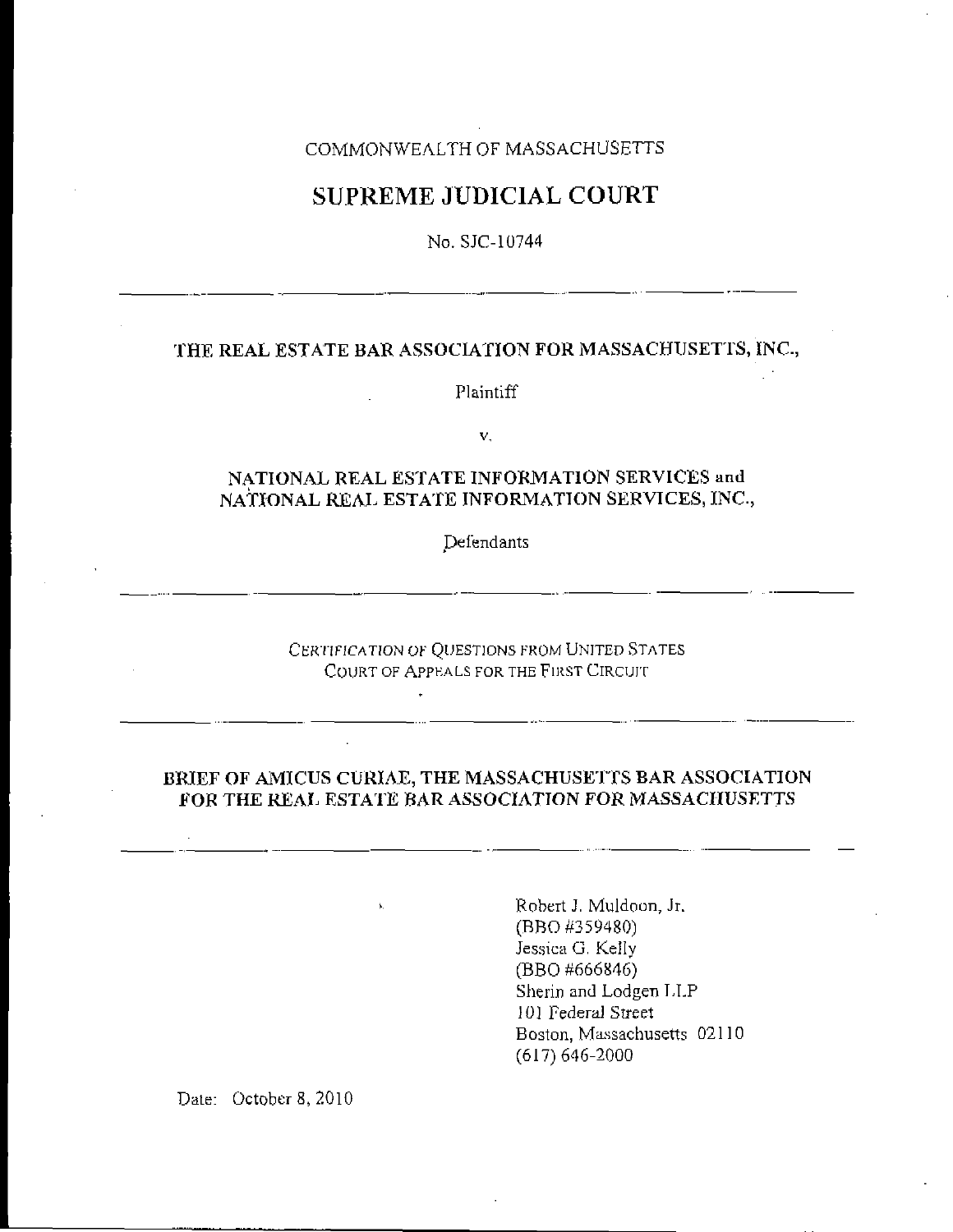## TABLE OF CONTENTS

 $\ddot{\phantom{a}}$ 

 $\bar{z}$ 

|                                                                                                                                                                                  | Page |
|----------------------------------------------------------------------------------------------------------------------------------------------------------------------------------|------|
|                                                                                                                                                                                  |      |
| STATEMENT OF INTEREST                                                                                                                                                            |      |
|                                                                                                                                                                                  |      |
|                                                                                                                                                                                  |      |
| I. THE ACOULSITION AND DISPOSITION OF RIGHTS<br>AND INTERESTS IN REAL ESTATE ARE MATTERS<br>OF SIGNIFICANT PUBLIC IMPORT  5                                                      |      |
| TT.<br>THE PUBLIC POLICY OF THE COMMONWEALTH<br>REQUIRES THAT THOSE WHO OFFER ADVICE AND<br>SERVICES RELATING TO LAND TRANSACTIONS<br>OBTAIN RELEVANT EDUCATION AND EXPERTISE  7 |      |
| III. THE PUBLIC POLICY OF THE COMMONWEALTH<br>REQUIRES THAT THOSE WHO WOULD PROVIDE<br>LAW-RELATED ADVICE AND SERVICES ADHERE<br>TO A STRINGENT ETHICAL CODE  11                 |      |
|                                                                                                                                                                                  |      |

 $\bar{z}$ 

 $\label{eq:2} \frac{1}{2} \sum_{i=1}^n \frac{1}{2} \sum_{j=1}^n \frac{1}{2} \sum_{j=1}^n \frac{1}{2} \sum_{j=1}^n \frac{1}{2} \sum_{j=1}^n \frac{1}{2} \sum_{j=1}^n \frac{1}{2} \sum_{j=1}^n \frac{1}{2} \sum_{j=1}^n \frac{1}{2} \sum_{j=1}^n \frac{1}{2} \sum_{j=1}^n \frac{1}{2} \sum_{j=1}^n \frac{1}{2} \sum_{j=1}^n \frac{1}{2} \sum_{j=1}^n \frac{1}{$ 

 $\sim 10^{-1}$ 

 $\bar{\beta}$ 

 $\sim 10^7$ 

 $\hat{\epsilon}$ 

 $\hat{\boldsymbol{\theta}}$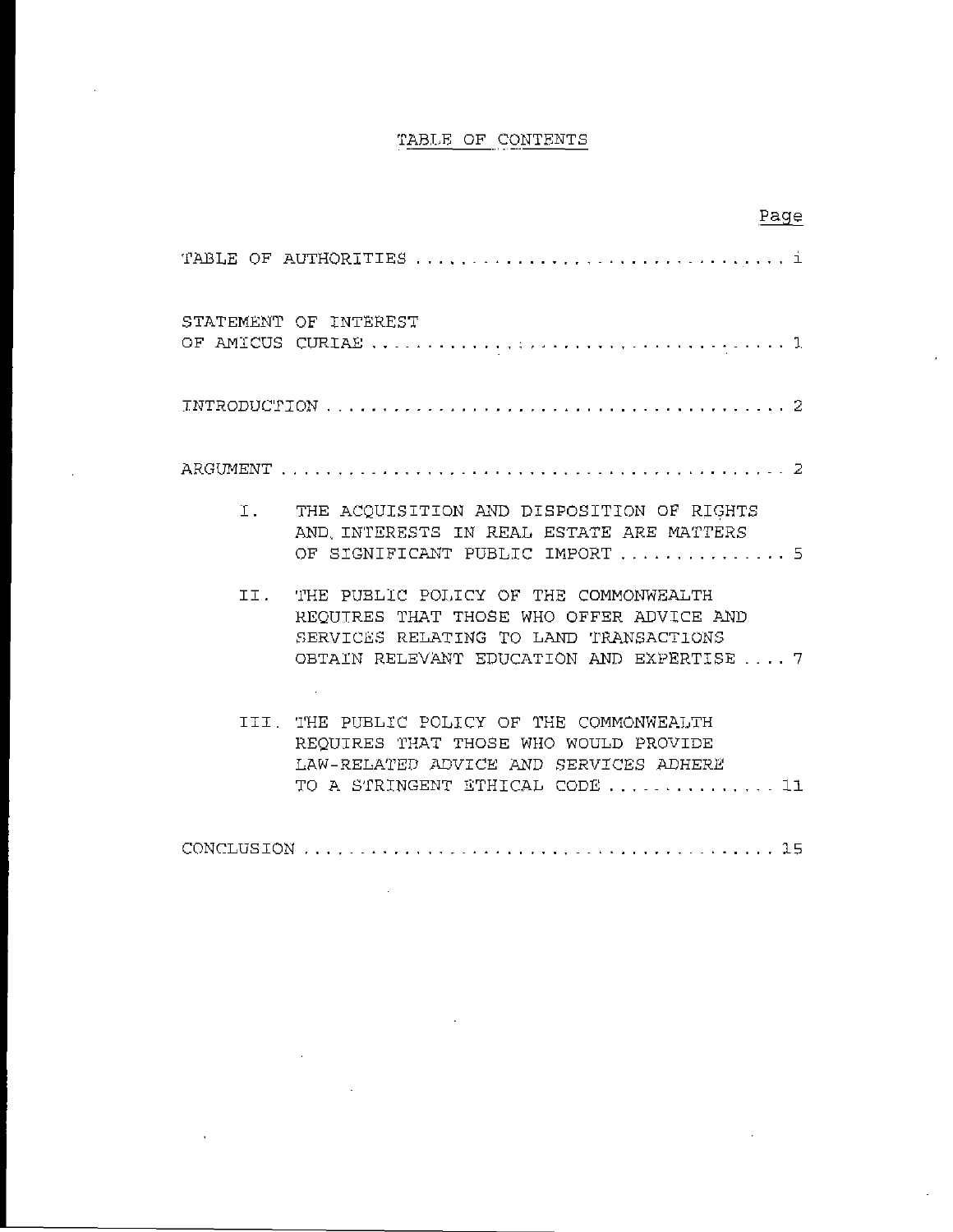# TABLE OF<br>AUTHORITIES

| PAGES<br>CASES                                                         |
|------------------------------------------------------------------------|
| Fall River Sav. Bank v. Callahan,                                      |
| In re Admission to Bar of Com.                                         |
| In re Levine,<br>20 Mass. Att'y Disc. R. 311 (2004)  7, 13, 14, 16, 17 |
| In re Opinion of the Justices,                                         |
| In re Shoe Mfrs. Protective Ass'n.,                                    |
|                                                                        |
| Matter of Concemi,                                                     |
| Matter of Prager,                                                      |
| McCarthy v. Tobin,                                                     |
| McLaughlin v. Amirsaleh,<br>65 Mass. App. Ct. 873 (2006)  12           |
| McMurdo v. Getter,                                                     |
| Pennsylvania Coal Co. v. Mahon,                                        |

.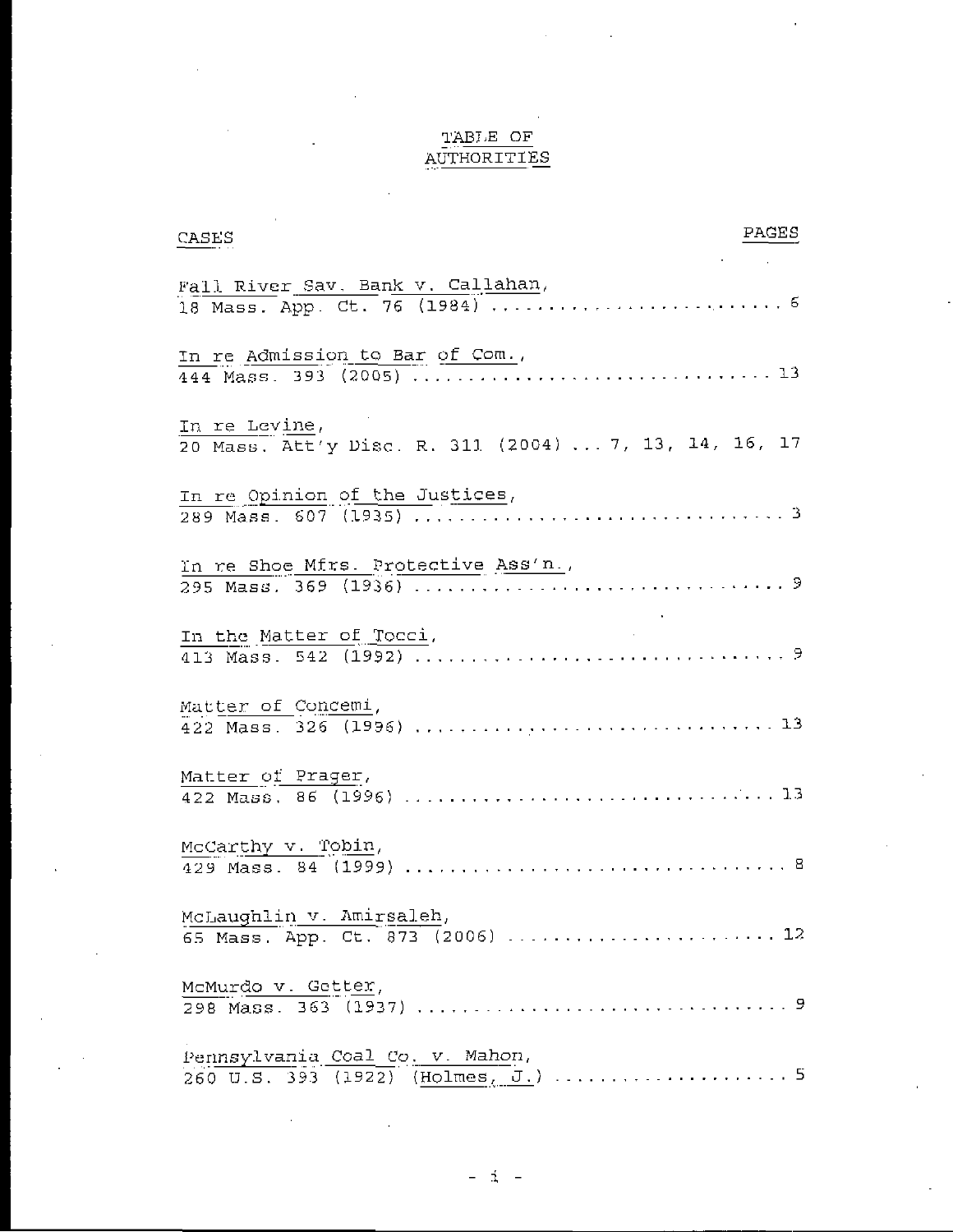#### STATUTES

#### PAGES

|  |  | G.L. c. 221, §§46, <u>et seq</u> 2, 3, 11, 17 |  |
|--|--|-----------------------------------------------|--|

#### Rules

S.J.C. **Rule** 3:01, **5** 1.3, as appearing *in 382 Mass. 753* (1981) 10 **S.J.C.** Rule 3:01, **3** 2.1, as appearing in *382* **Mass.** *753* **(3.981)** ................... 10

S.J.C. **Rule** 3:01, *55 3.2-3.3, as*  appearing in 382 Mass. 753 (1981) ......................9

:;.J.c. Rule 3:01, **3** *3.6,* as amended in 437 Mass. 1302 (2002) ...................... 10

## $\overline{\text{O}}$ Ther

| James A. Brundage, The Medieval Origins   |  |
|-------------------------------------------|--|
| of the Legal Profession (University of    |  |
| Chicago Press 2008)  4, 12                |  |
|                                           |  |
| Neil Hamilton, Professionalism Clearly    |  |
| Defined, 18 No. 4 Prof. Law. 4 (2008)  12 |  |
|                                           |  |
| O.W. Holmes, Jr., The Common Law (Little, |  |

Brown and Company 1923) (1881) ........................ *'I*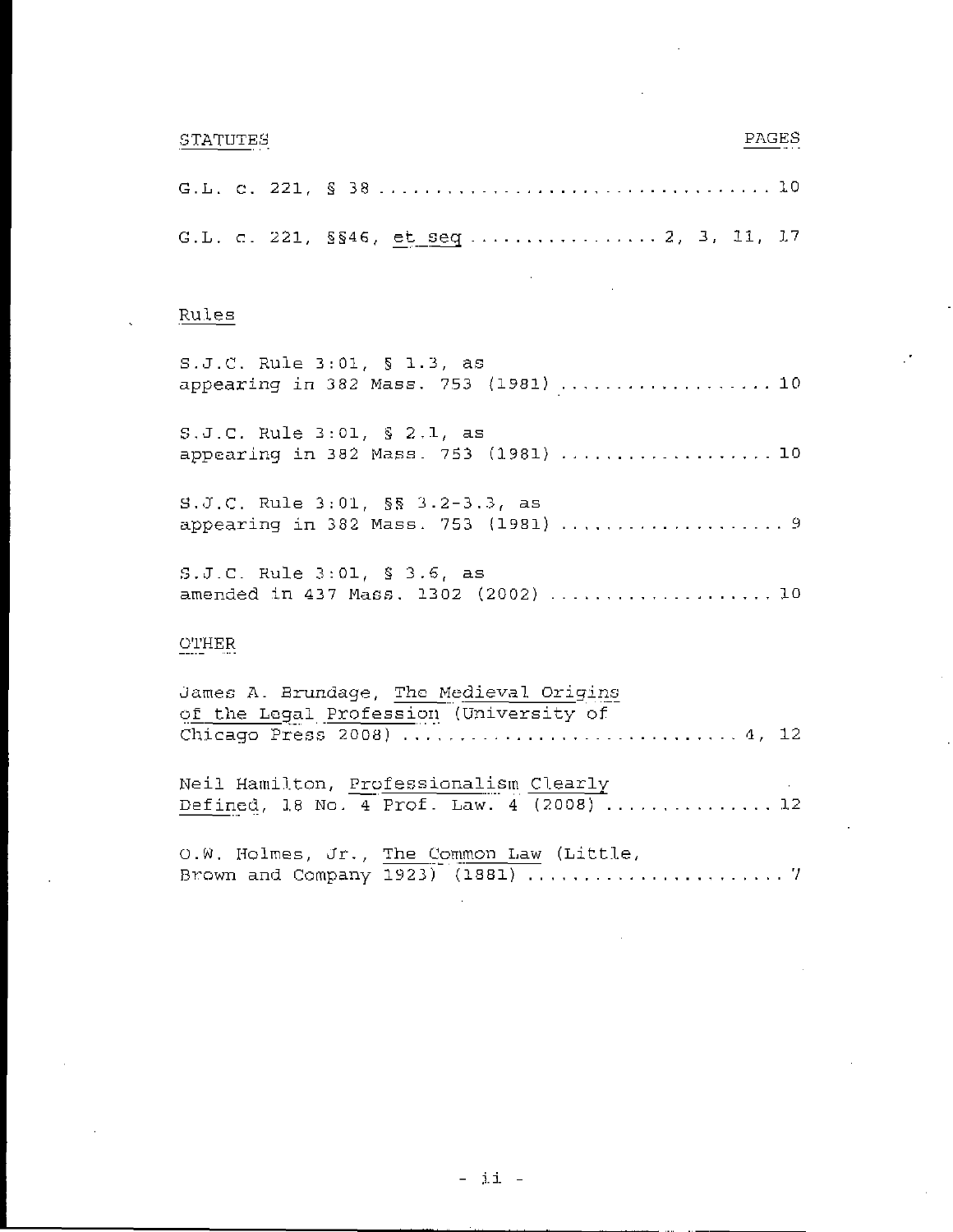### STATEMENT OF INTEREST OF AMICUS CURIAE

The Massachusetts Bar Association ("MBA"), founded in *1910,* is a non-profst organization *that*  serves the legal profession and the public by promoting the administration of justice, legal. education, professional excellence arid respect for the law. The MBA *is* **the** largest bar association in Massachusetts, with approximately 15,000 members statcwide. It comprises a House of Delegates that consists of a president, president-elect, two vice- presidents, treasurer, secretary, the two most immediate living past presidents, eighteen regional delegates, seven at-large delegates, chairs of the sixteen section councils and others. The MBA is governed by bylaws, which were most recently approved by the members in July, 2010.

The MBA provides professional support and education to its members, and advocacy on behalf of Jawyers, lcgal institutions **and** the public. **As** part nf its advocacy, the MBA has formed an Amicus Curiae Committee ("ACC") to evaluate certain litigation in which the MBA may be interested in participating. Upon the receipt of a proposal. from the ACC, the Housc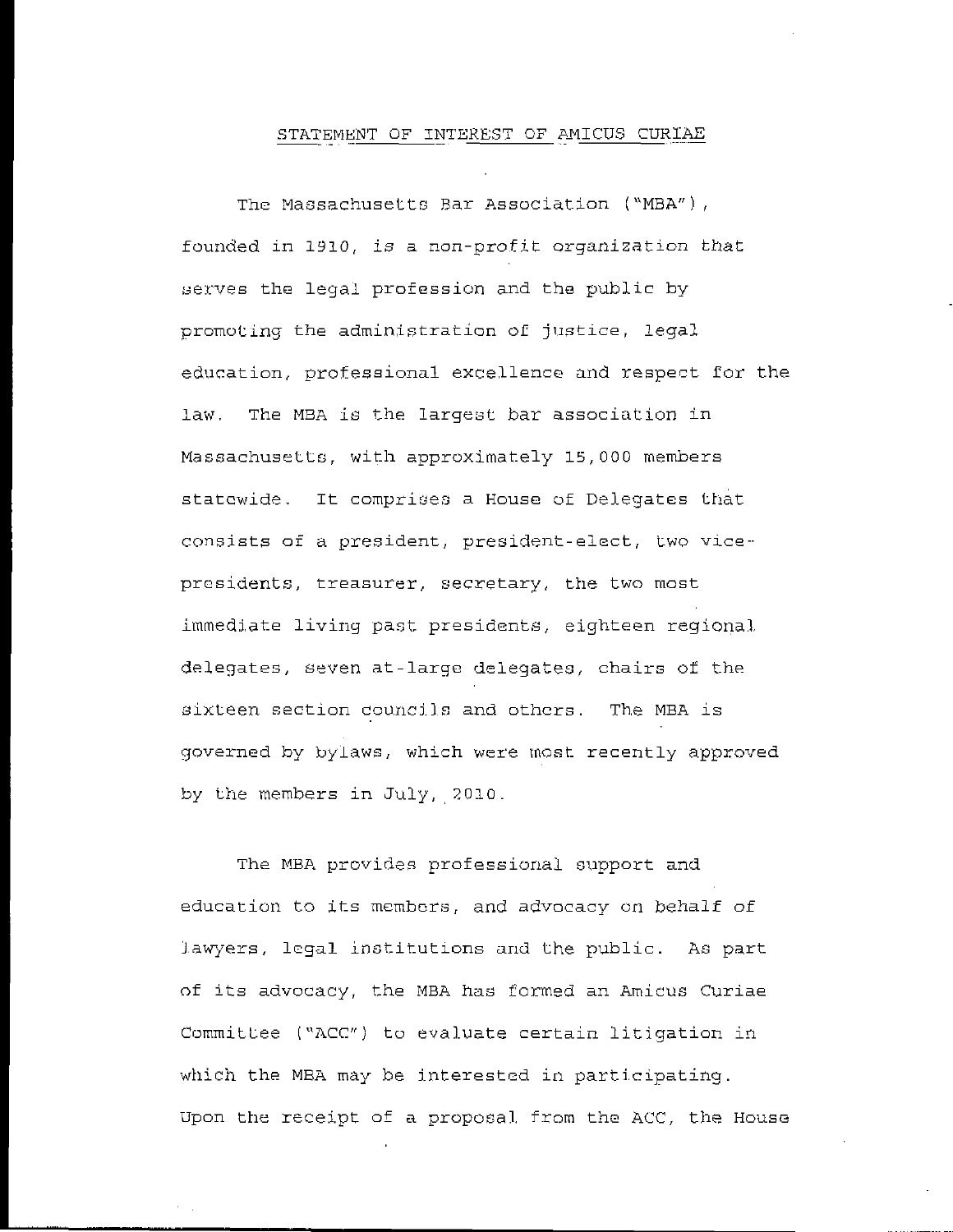of Delegates votes on whether the MBA should participate in the case through the filing of an amicus curiae brief. The ACC has determined that the issues raised in this case so affect the public policy of the Commonwealth of Massachusetts that they warrant an amicus brief.

#### INTRODUCTION

On June 21, 2010, the United States Court of Appeals for the First Circuit certified two questions to the Supreme Judicial Court:

- Whether National Real Estate Information  $\perp$ . Services, Inc., and National Real Estate Information Services' activities, (collectively "NREIS") either in whole or in part, based on the record in this case and as described in the parties' filings, constitute the unauthorized practice of law in violation of Mass. Gen. Laws, ch. 221,  $$546, et seq.$
- Whether NRETS's activities in contracting  $2<sub>1</sub>$ with Massachusetts attorneys to attend closings, violate Mass. Gen. Laws, ch. 221,  $$546, et seq.$

#### ARGUMENT

The question presented for decision in this case is this: does the provision by individuals or

 $-2 -$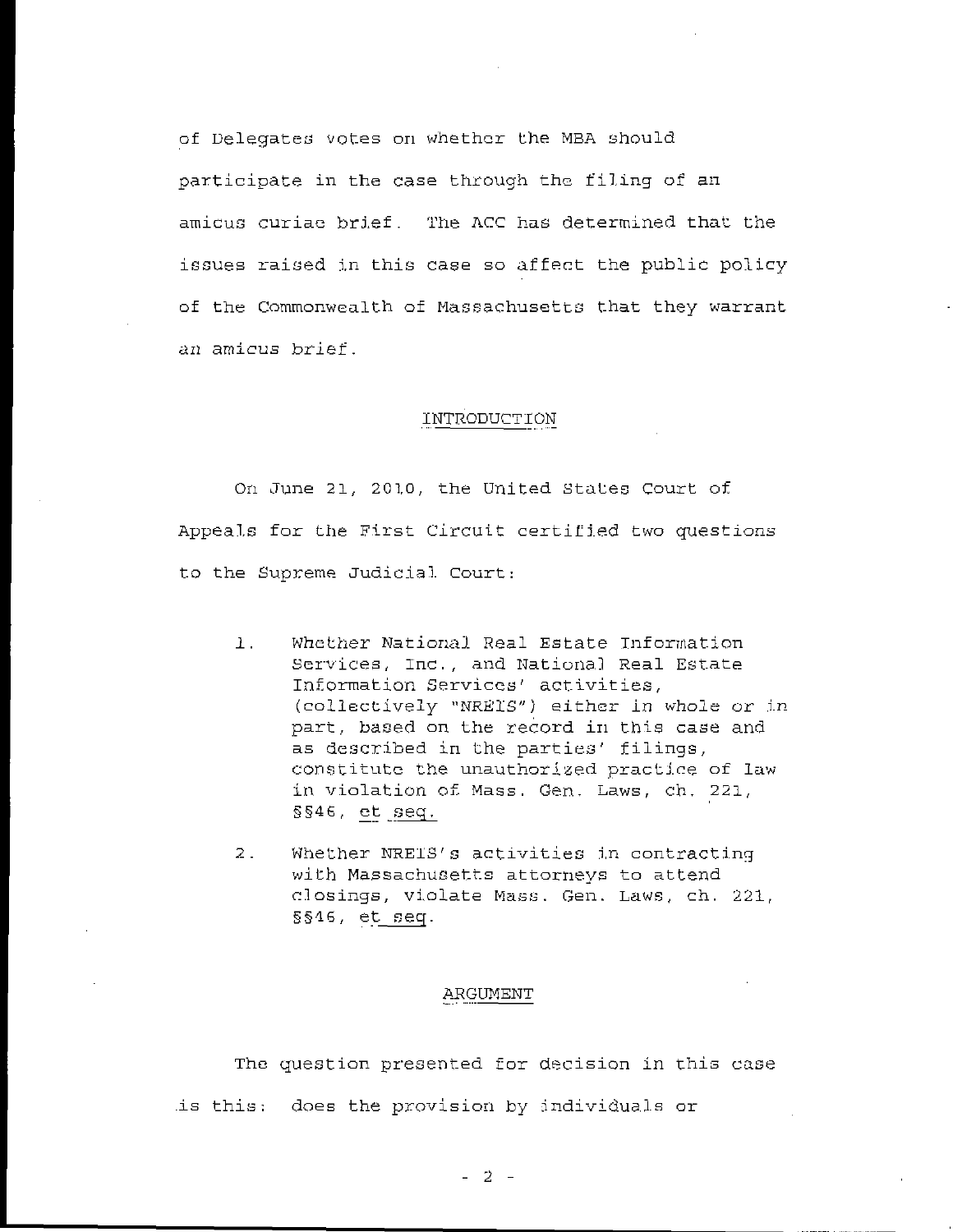entities of advice and services in Massachusetts relating to the acquisition or disposition of interests in real estate ("conveyancing") constitute the unauthorized practice of law proscribed by G.L. c. 221, §§46, et seq. For centuries, the provision of such advice and services in the Commonwealth has been held to be within the province of the legal profession. Thus, except for certain ancillary actions, only lawyers who have achieved a sufficient level of knowledge and skill and have sworn to abide by heightened ethical standards, may engage in providing such advice and services. See In re Opinion of the Justices, 289 Mass. 607, 613 (1935). To the extent that persons or entities provide such advice or services, without being lawyers admitted to practice, they are engaging in the unauthorized practice of law.

A determination whether a particular activity constitutes the practice of law requires a precise and contextually grounded definition of the terms of discussion. "Law practice," in common parlance, means an occupation conducted by persons professedly expert in the application of public law to public or private actions or needs. Such practitioners form the "legal

 $-3-$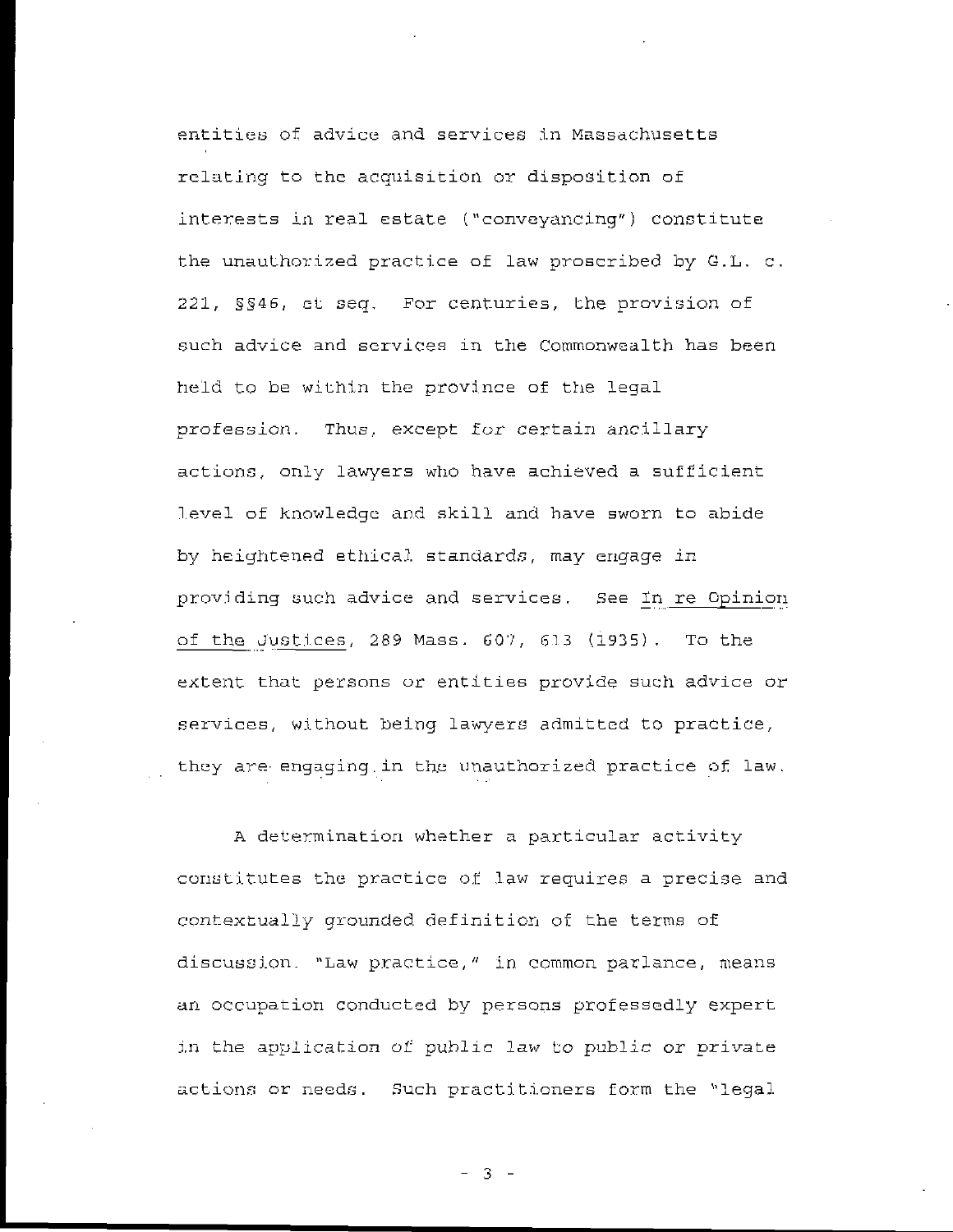profession." Professor James A. Brundage, a leading historian of the development of the law, defines the term as follows:

"the term "profession" properly speaking involves something more than simply a body of workers who do a particular kind of job on which they depend for support. A profession in the rigorous sense applies to a line of work that is not only useful, but that also claims to promote the interests of the whole community as well as the individual worker. A profession in addition requires mastery of a substantial body of esoteric knowledge through a lengthy period of study and carries with it a high degree of social prestige. When individuals enter a profession, moreover, they pledge that they will observe a body of ethical rules different from and more demanding than those incumbent on all respectable members of the community in which they live."

James A. Brundage, The Medieval Origins of the Legal Profession 2 (University of Chicago Press 2008).

Brundage's summary identifies three signifiers that locate particular occupational conduct within the purview of the "legal profession:" (1) the worker's effort provides specific assistance to members of the public in ways that "promote the interests of the whole community;"  $(2)$  the worker prepares to offer services by mastering "a substantial body of esoteric knowledge through a lengthy period of study;" and, of utmost importance, (3) such workers assume the rigors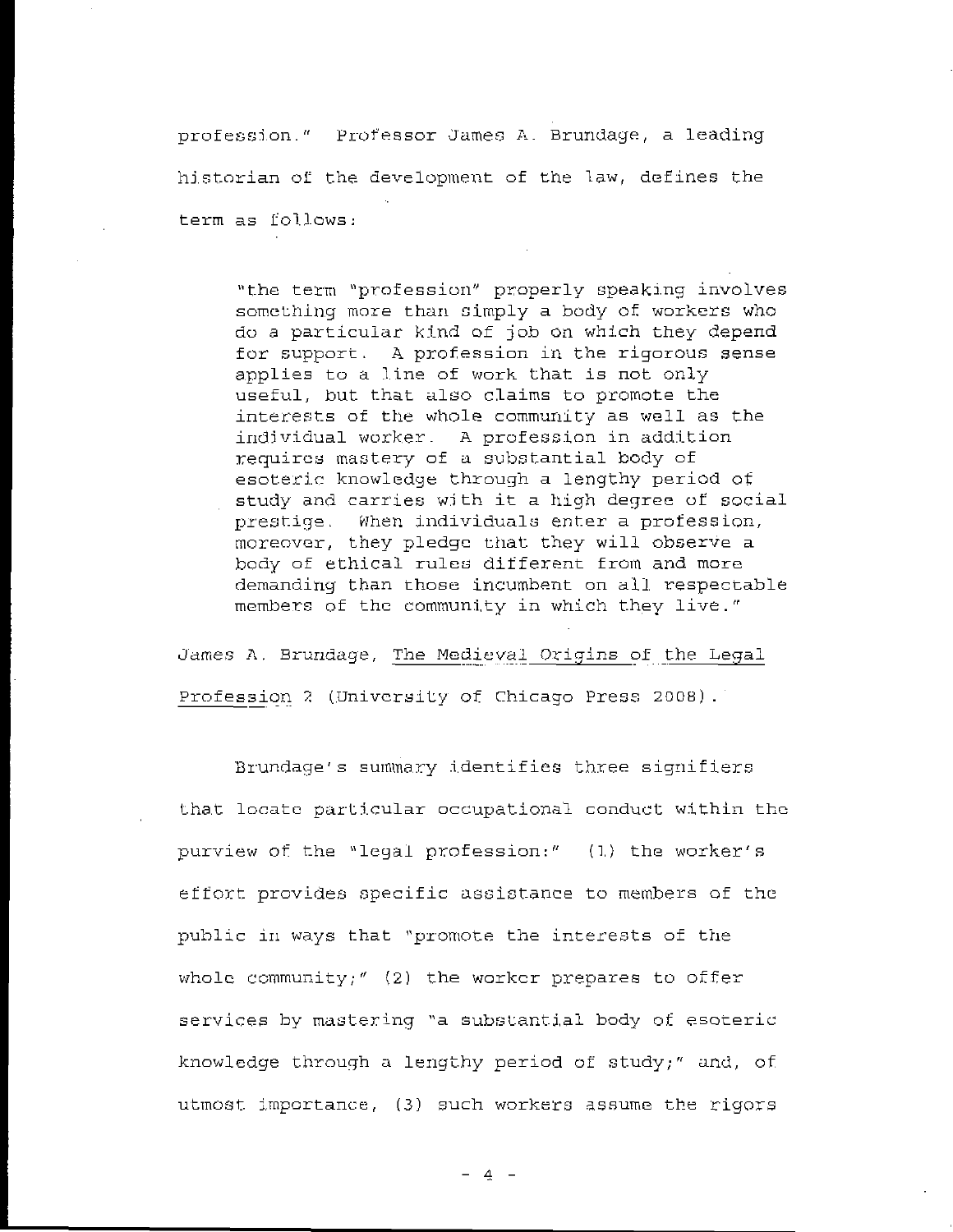of. "a body of ethical rules different from and more demanding than" those that apply to the ordinary occupations of the community. As shown below, application of Professor Brundage's definition to the practice of conveyancing warrants its identification as the practice of law.

 $\mathbf{I}$ . THE ACQUISITION AND DISPOSITION OF RIGHTS AND INTERESTS IN REAL ESTATE ARE MATTERS OF SIGNIFICANT PUBLIC IMPORT.

The orderly and peaceable creation and transfer of property rights is essential to the well-being of society. Thus, even in the case of the purchase and sale "of a single private house ... there is a public interest ... as there is in every [such] purchase and sale..." Pennsylvania Coal Co. v. Mahon, 260 U.S. 393, 413 (1922) (Holmes, J.). In ancient times, holders of property relied on moats and weapons to secure their rights. As civilization developed, society created rules imposed by legislatures and courts to provide a predictable method of protecting interests in real property. Better than weaponry, this complex of publicly enacted and universally applied statutes, cases and regulations, secures the rights of owners

 $-5 - -$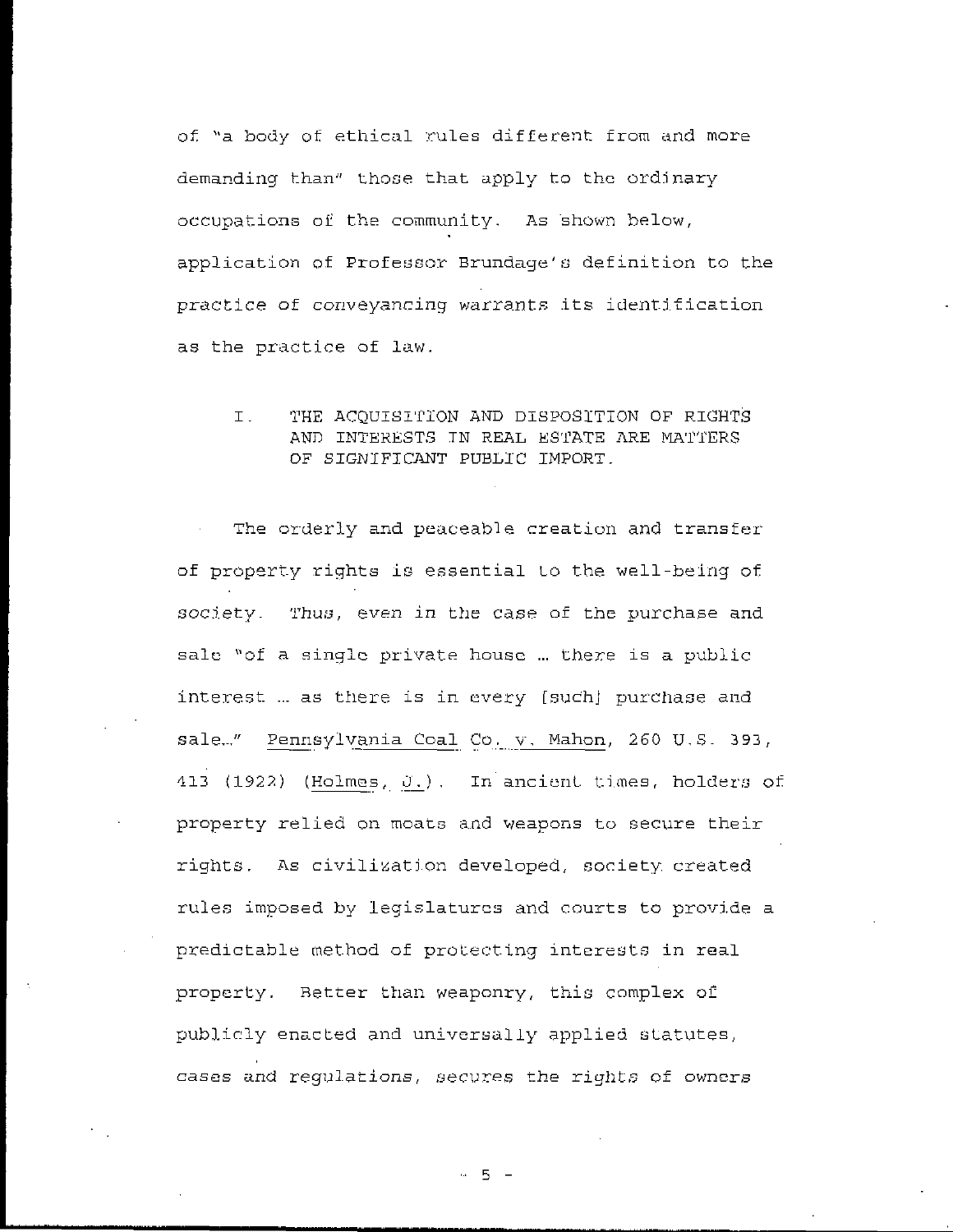and users of land. The public and social purpose of these controls is obvious.

In Massachusetts, the transfer of interests in land is hedged about with an immense number of statutes, codes and judicial decisions touching on contractual rights and obligations, land use doctrines dealing with easements, restrictions and rights of third parties, the creation and validity of mortgages, public health requirements, hazardous materials removal and control, building and zoning codes, and the like. Some of these considerations stem from colonial enactments, some from acts of the contemporary General Court. See Fall River Sav. Bank v. Callahan, 18 Mass. App. Ct. 76, 83 (1984) ("Of the many areas of law practice, conveyancing is one which lends itself particularly to formulation through decisional law and commentary as to what are appropriate procedures."). All of these procedures have the potential to affect any proposed transfer of property rights. The law does not require any buyer, seller, mortgagor or mortgagee to obtain outside assistance in navigating the network of legal requirements affecting land transfers. Neverthcless,

- 6 -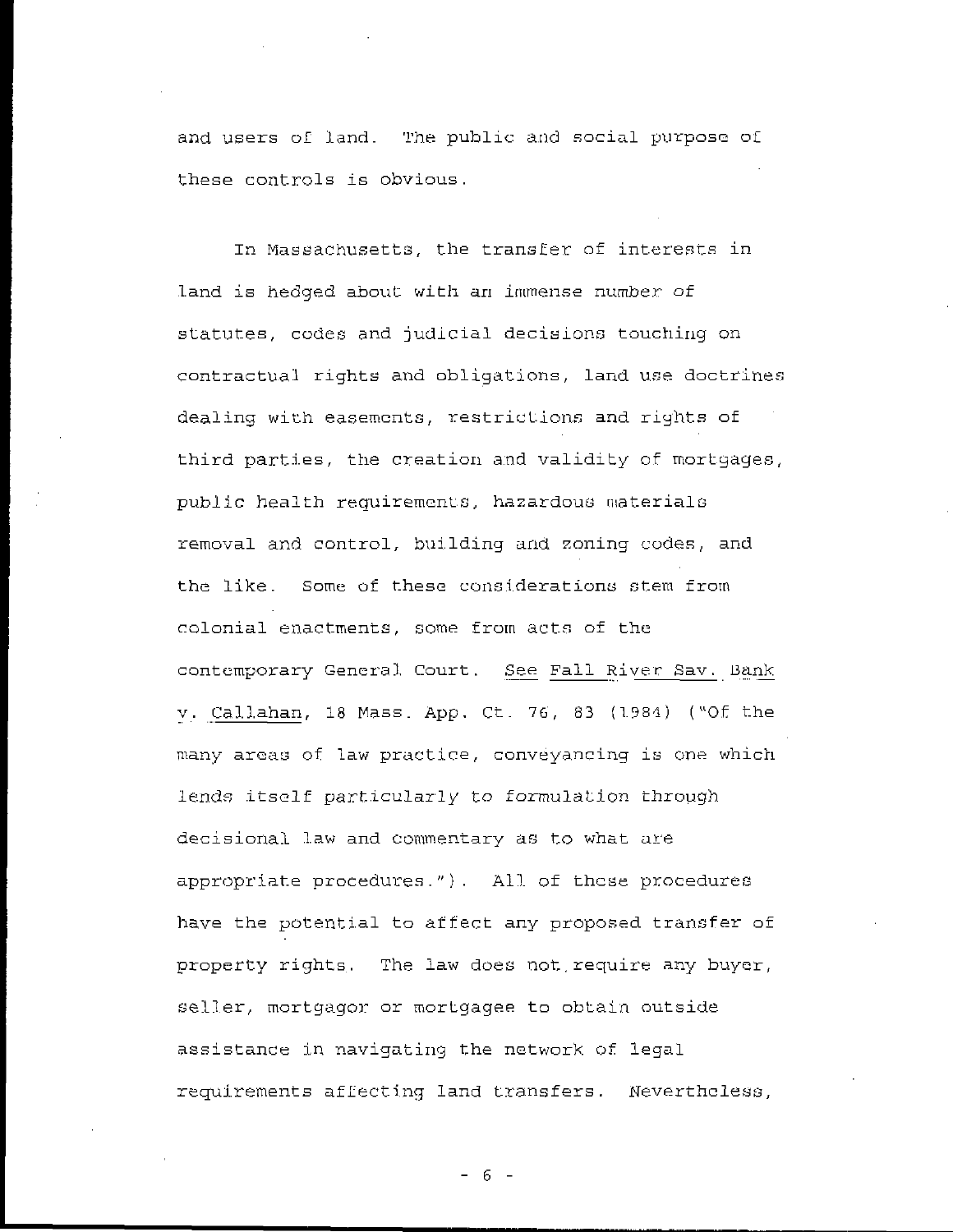recognizing the public importance of having a citizenry well-informed on these matters, the state has imposed certain standards on those who would undertake to assist the public in determining their rights and obligations under the law relating to land transfers. We call those persons "lawyers." We call what they do "conveyancing." It follows that,

"in preparation for a [real estate] closing, there is indeed a great deal of work that is not itself the delivery of legal services, and that the concept of a company to provide the administrative tasks of locating and organizing the documents is, at least in theory, a valid It remains the case, however, that those one. administrative tasks are undertaken to provide the support for what will ultimately comprise the delivery of legal services to the parties - those documents form the basis for the various legal opinions and advice that ultimately allow the transaction to go forward."

In re Levine, 20 Mass. Att'y Disc. R. 311 (2004). (Emphasis added.)

> II. THE PUBLIC POLICY OF THE COMMONWEALTH REQUIRES THAT THOSE WHO OFFER ADVICE AND SERVICES RELATING TO LAND TRANSACTIONS OBTAIN RELEVANT EDUCATION AND EXPERTISE.

"The great body of questions which have made the subject of property so large and important are questions of conveyancing..." O.W. Holmes, Jr., The

 $-7 -$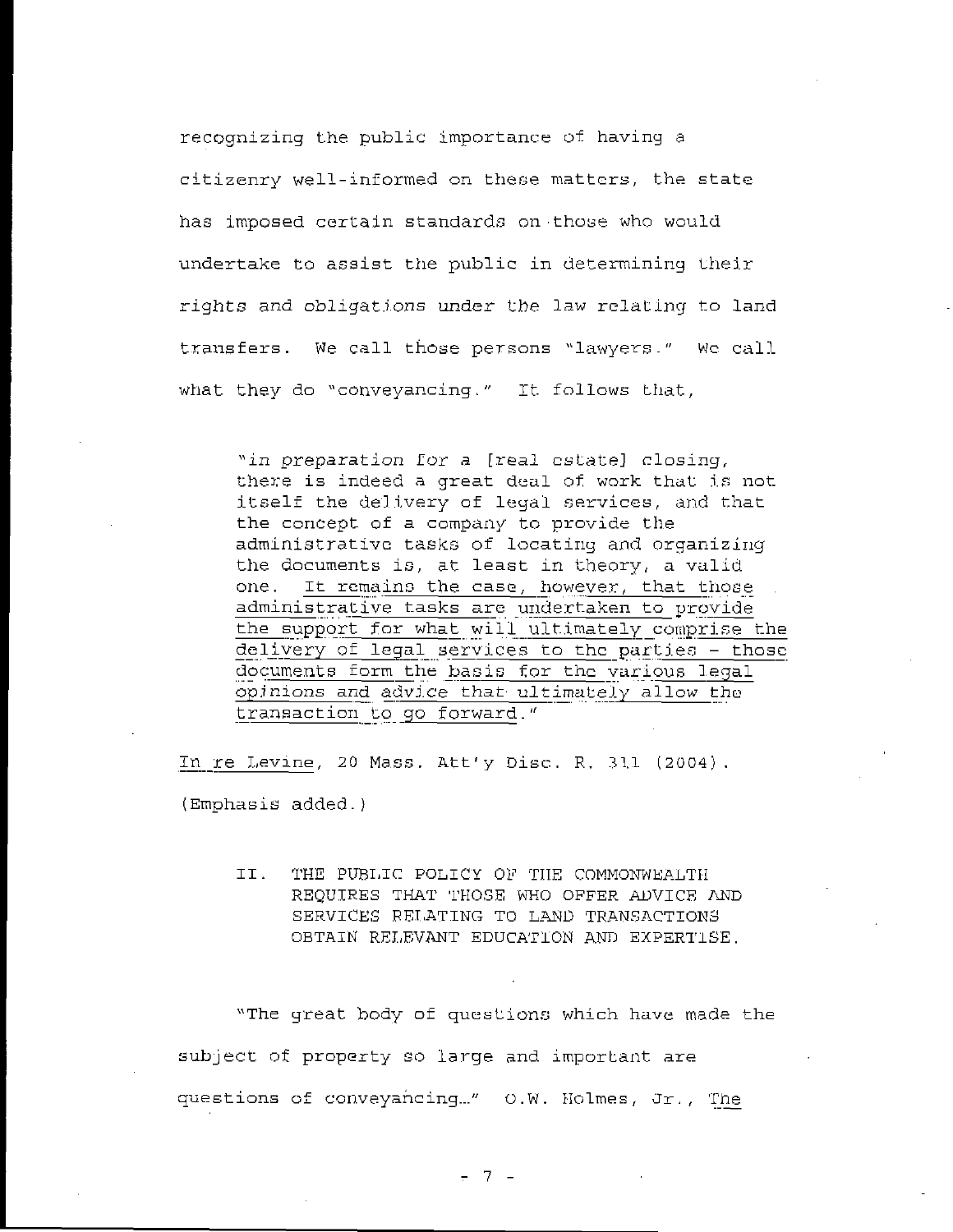Common Law 246 (Little, Brown and Company 1923) **(1881).** The object of conveyancing practice in Massachusetts is to secure rights in land in compliance with standards that the state imposes on the components of any land transaction. To serve that purpose, a series of interconnected events occurs, starting, for example, when a potential buyer of land executes **a** document delivered to a potentjal seller' offering to buy the seller's property, and the seller accepts the offer. That document, **at** the threshuld. of a transaction, may itself create enforceable rights between the parties. ~ See, **c.Y.,,** Mccarthy . **v.** Tobin, 429 Mass. 84, *88* (1999). 'That. consequence may not be apparent to signatories who are not familiar with the state's rules for determining when exchangcs such as these create enforceable rights. For that reason and others, the public po7,icy of MasSachusetts is **(a)** that it would be prudent for persons proposing to buy, sell, mortgage or otherwise acquire or dispose of interests in land, to have advice on the legal. consequences *of* their acts, and (b) that thosc who would offer to provide that advice should receive a license to provide such services only after meeting certain publ.icly ordained standards; of education,

*-8-*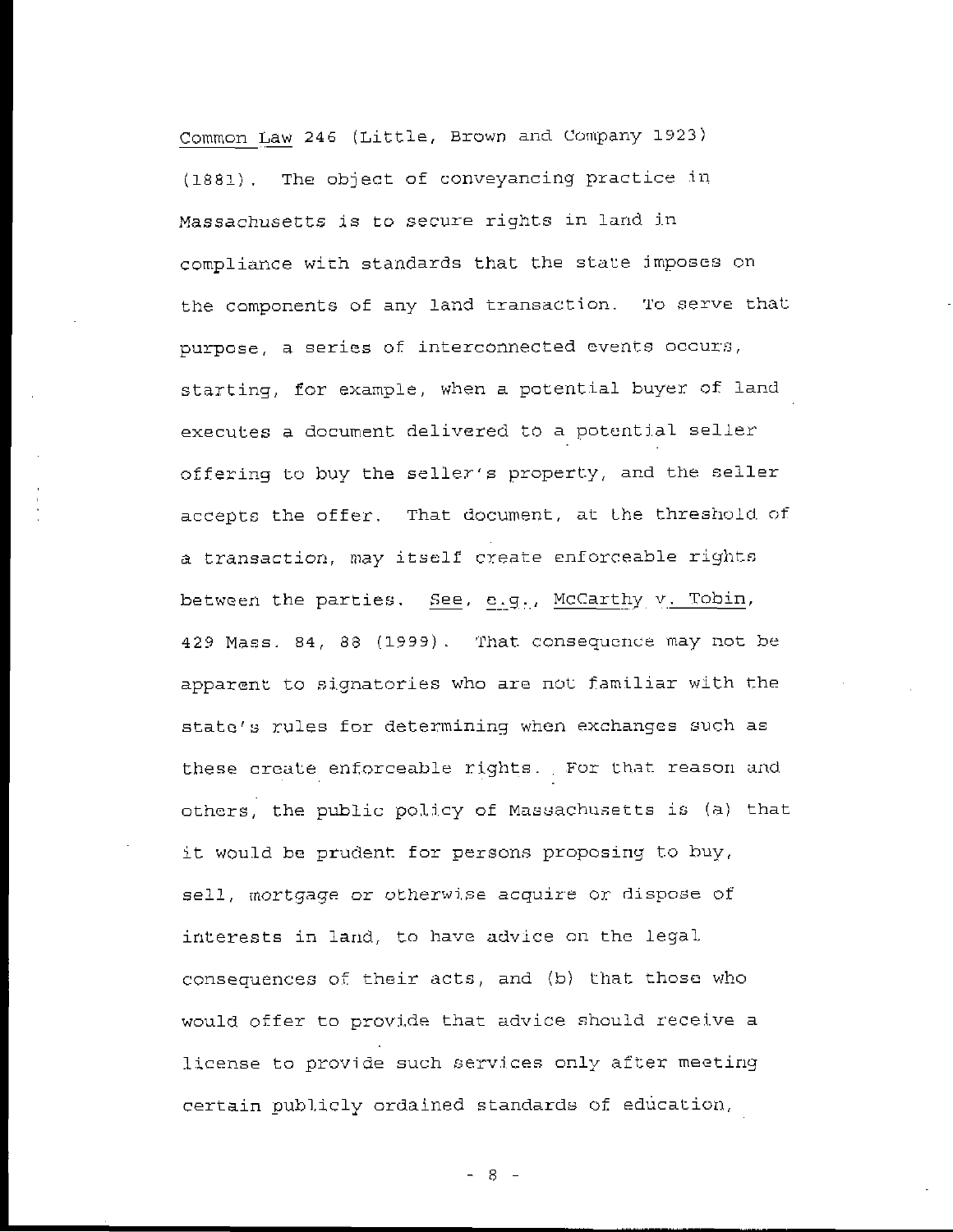expertise, and ethics. "The purpose of the requirement of a license as a condition of the right to practice law, as in the instances of the physician, the insurance broker, the auctioneer and of others where licenses are required, is not to protect the practitioner, but to protect the public." In re Shoe Mfrs. Protective Ass'n., 295 Mass. 369, 372 (1936); see also In the Matter of Tocci, 413 Mass. 542, 547 (1992). It follows that, in order to protect the public from "the activities of incompetent or unreliable persons," the Commonwealth requires that those offering such assistance show their "qualifications before engaging in a particular occupation ... [and] obtain a license attesting ... skill and character." McMurdo v. Getter, 298 Mass. 363, 366  $(1937)$ .

From its colonial beginnings, Massachusetts has required increasingly extensive education and training in the law for those who would enter that profession. This Court controls the gate to law practice, requiring that applicants for bar admission obtain college and graduate law degrees, S.J.C. Rule 3:01, SS 3.2-3.3, as appearing in 382 Mass. 753 (1981); undergo

 $-9 -$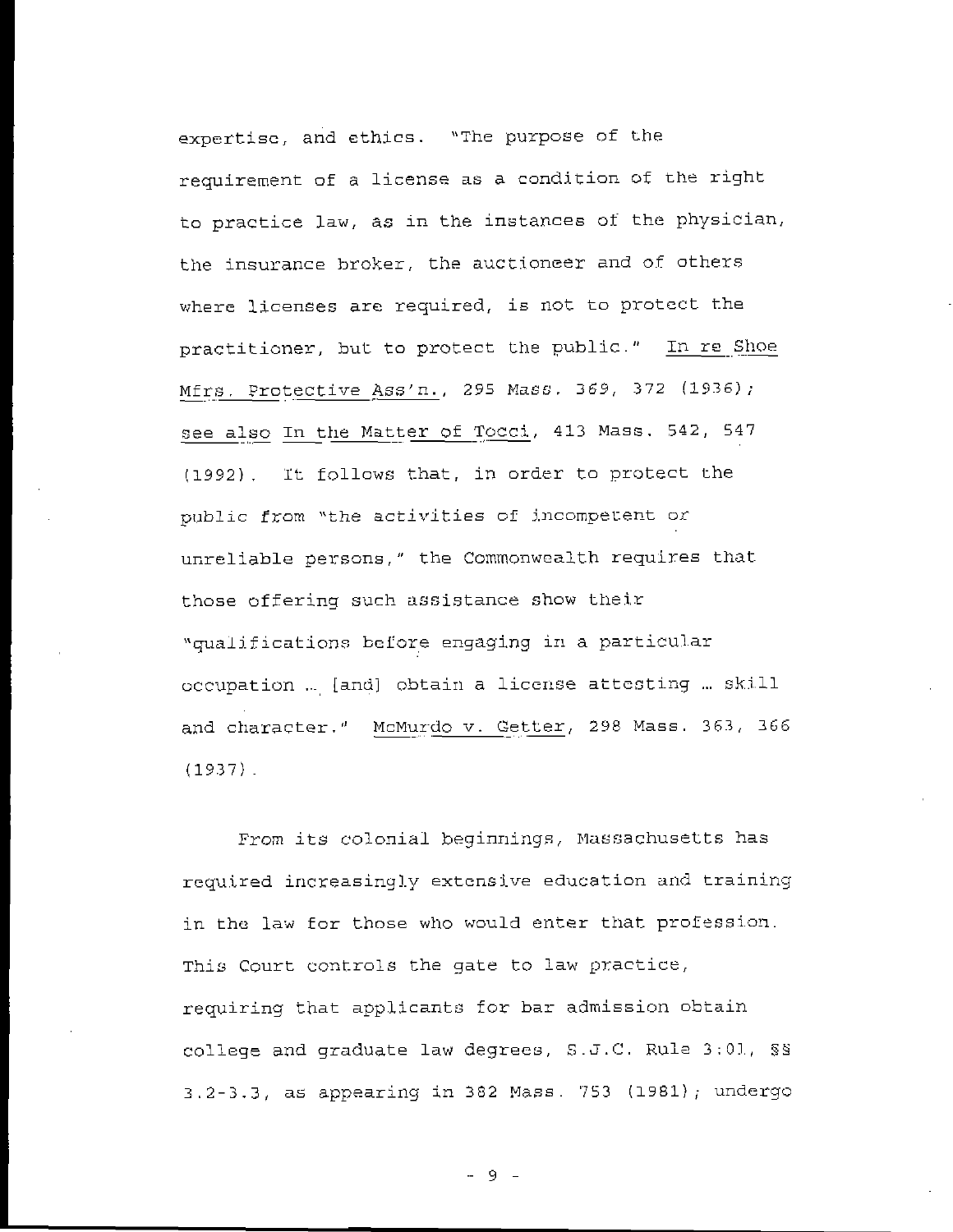a difficult written **bar** examination and. a separate written ethics examination, ~ id. *5* **2.1,** as appearing in **392** Mass,. **753 (1981),** and **5 3.6,** as amended in 437 Mass. 1302 (2002); submit *to* an lnvcstigation of their moral "character, acquirements and qualifications," id. § 1.3, as appearing in 382 Mass. 753 (1981), and, finally, since 1701, as their first act as lawyers, to solemnly swear to

"do no falsehood, nor consent *to* the doing of any in court ... [to] not wittingly or willingly promote or sue any false, groundless or unlawful suit, nor give aid or consent to the same ... [to] *delay* no *man for* lucre *or* malice; but [to] conduct [oneself] in the office of an attorney within the courts according to the best of my knowledye and discretion, and with all, good fidelity as well to the courts as my clients. *So help* **me** God."

G.Jj. **c. 221,** *5 38* 

Except for marri-aqe, che acquisition **of** an interest in land is probably the most important legally consequential act anyone can undertake. Such an act is not a series of random events, any more than the human body is merely a collection of parts. the offer' to purchase to the recording of a deed, each step produces legal consequences and connects to each other step in the process. The Ccmmonwealth has From

 $-10 -$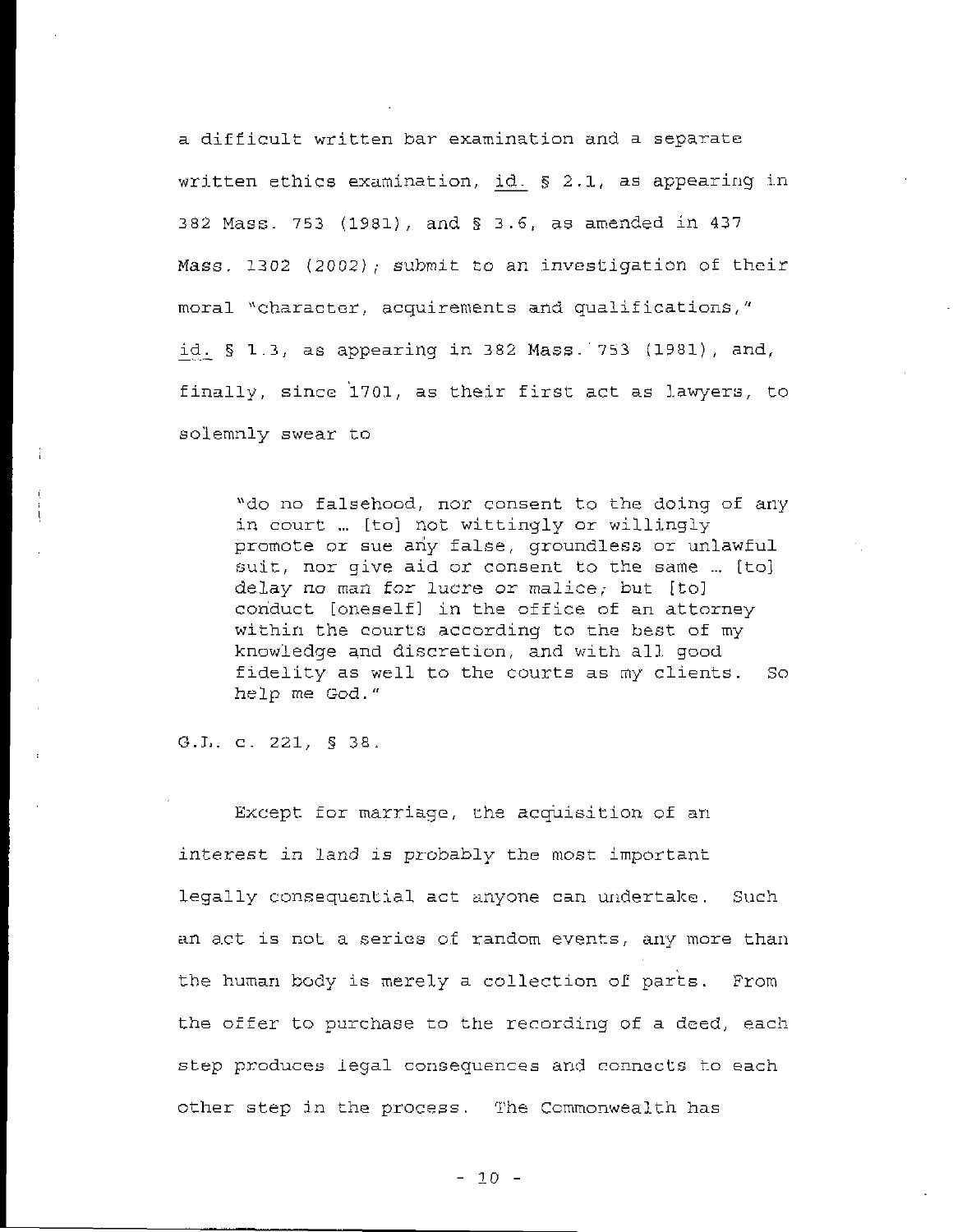determined that, in the public interest, those who would advise, serve; and provide competent legal judgment in land transactions meet such high standards of education and expertise. Nothing in the record of Lhis case suggests that **NREIS's** personnel have the remotest **degree** of such education or expertise. NRETS, however, tries to "bless" its transacticns by hiring Massachusetts **lawyers to** attend closings as oath-taking notaries public. Notaries, of course, necd not be lawyers. By sending **a** I.awyer in to take oaths at the. end, however, NREIS believes that it can escape the bar- *of 5* 46 et **seq.** The Court should see this as nothing other than a transparent attempt by NREIS to immunize itself from the consequences of its unauthorized practice of law.

111. TIIE PUELIC POLICY **OF** THE COMMONWEALTH REQUIRES THA'I' THOSE WHO WOULD PROVIDE LAW-RELATED ADVICE AND SERVICES ADHERE TO **A** STRINGENT E'rHIC4L CODE.

For more than a thousand years, the Anglo-American legal tradition has required that those who would provide law-related advice and services, must "agree to observe specific ethical standards in carrying out their work as a condition of entrance

 $-11 -$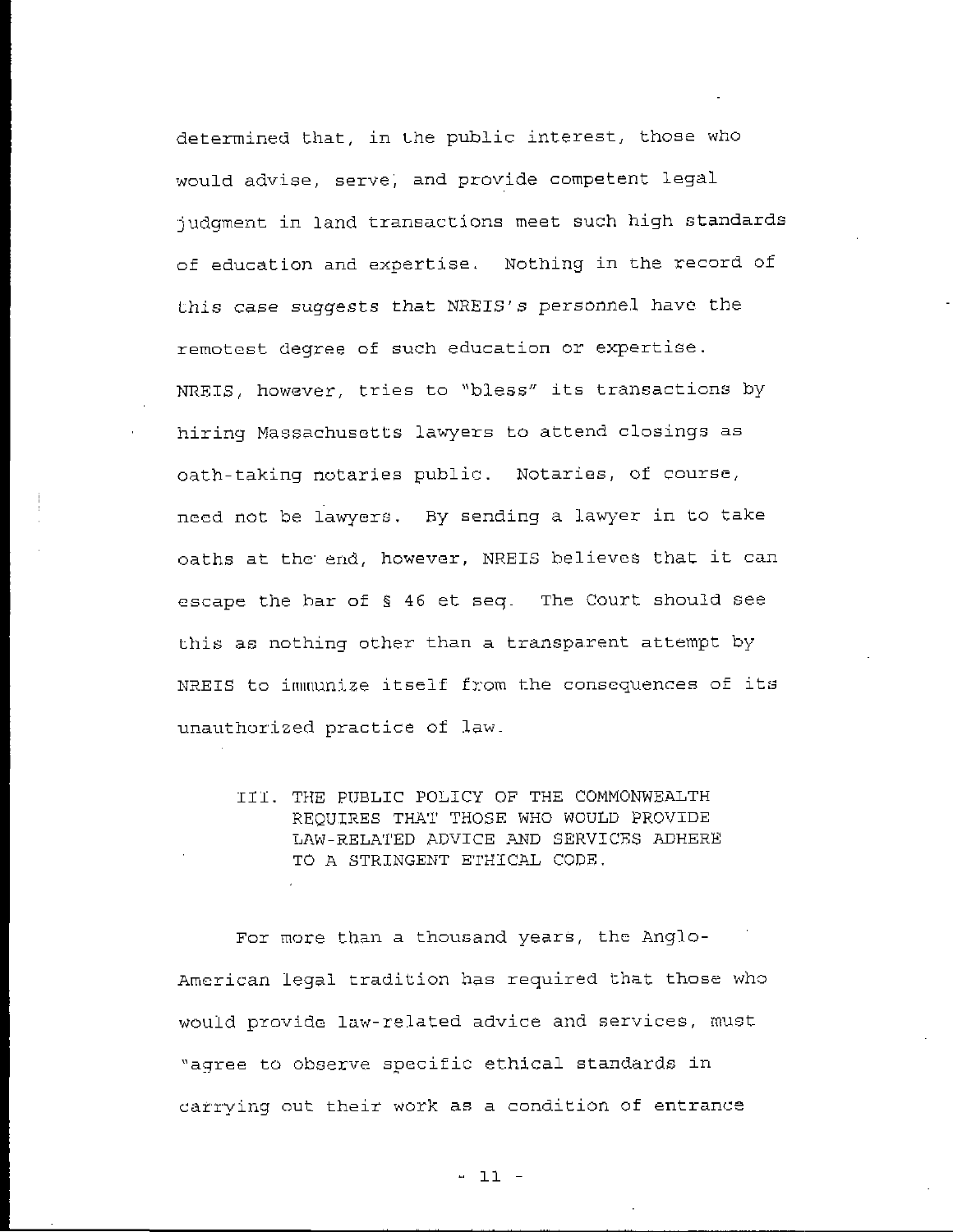into practice." Brundage, supra op. cit. at 491. These rules are "different from and more demanding than those incumbent on all respectable members of the community in which they live." Id. at 2. The expectations *nf* thc profession have turned into a form or "soci.al contract" with the public: " [t] he public grants a profession autonomy to regulate itself through peer review, expecting the profession's mcmbers to control entry into and continued membership in the profession, [and] to set standards for how individua1.s perform t.heir work so that jt serves the public good." Neil Hamilton, Professionalism Clearly Defined,  $18$  No. 4 Prof. Law.  $4, 4.5$  (2008).

Starting with the 1701 lawyer's oath through the latest amendments to the Massachusetts Rules of Professional Conduct, S.J.C. Rule 3:07, this Court has recognized the need for heightened ethical standards governing those who would assist the public in something as immensely important as transactions involving land, whether for shelter or for business. "One source of expressed public policy js the body of rules governing the conduct of lawyers[.]" See McLaughlin v. Amirsaleh, 65 Mass. App. Ct. 873, 881

- **1.2** -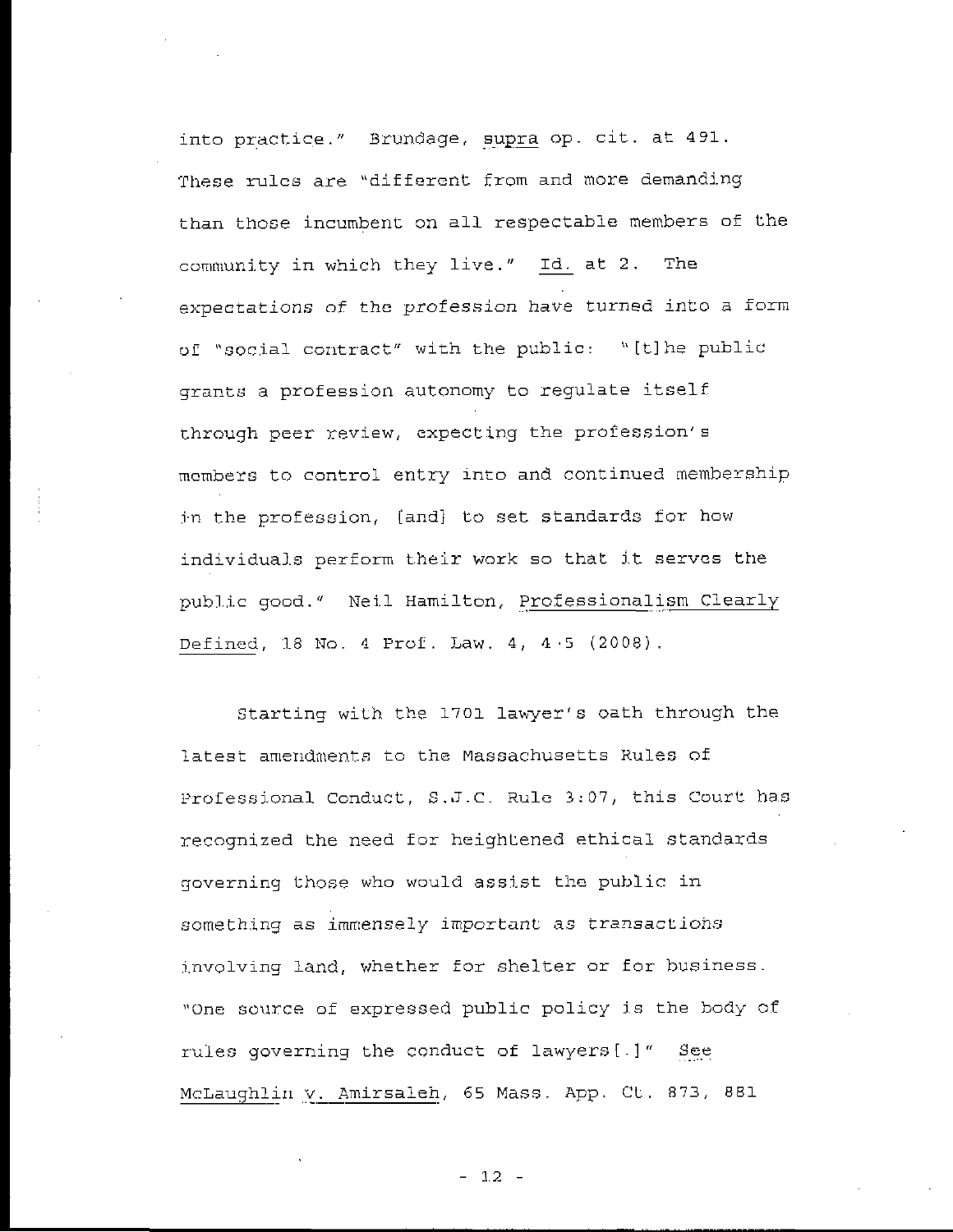(2006). Where doubts arise about the character or fitness of an applicant to the Massachusetts bar, the Court will resolve them "in favor of protecting the public by denying admission [.] " In re Admission to Bar of Com., 444 Mass. 393, 415 (2005) (quoting Matter of Prager, 422 Mass. 86, 100 (1996)). When reviewing an attorney disciplinary decision of the Board of Bar Overseers, the Court "must consider what measure of discipline is necessary to protect the public and deter other attorneys from the same behavior." Matter of Concemi, 422 Mass. 326, 329 (1996) (emphasis added). Thus, in Levine, supra, a single justice of this Court (the late Sosman, J.) considered the application of ethical rules in the public interest in the context of conduct nearly identical to that of NREIS in this case. Levine, a suspended attorney, was charged with providing legal services and advice through his company, "Closing Tek," which provided both legal and non-legal services to real estate lenders. "The general character of [Closing Tek] is to provide real estate title examinations for residential and commercial mortgage lenders and related services and products." Id.

 $-13 -$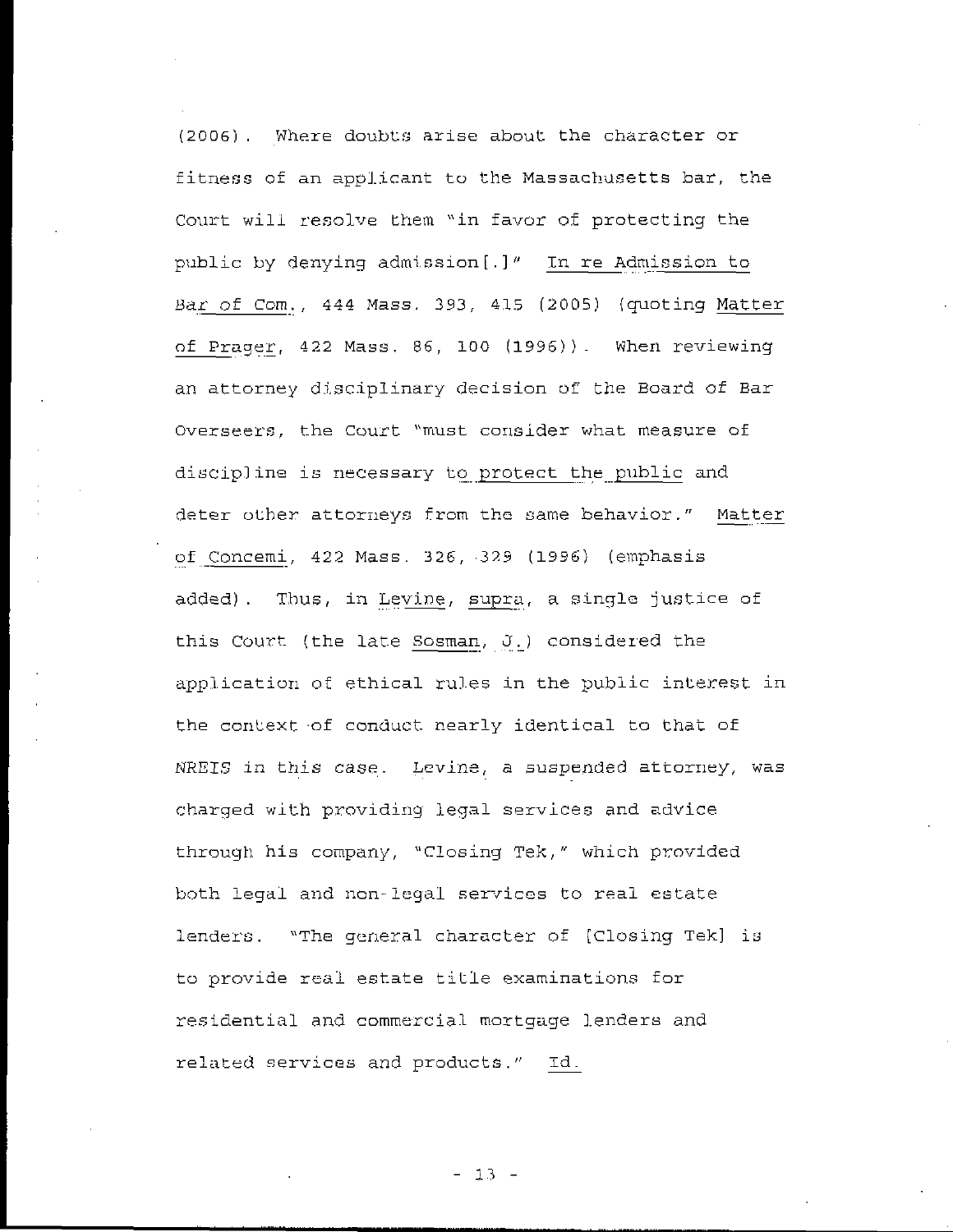After his original suspension took effect, Levine continued to operate Closing Tek. He enlisted an admitted attorney, Michael Levin, to attend the closings. Levin attended almost sixty closings; his only role was to attend the closing; he did no legal work to prepare the "closing package." Id. He was acting, therefore, "as a mere straw." Id. The Court stated, "I do not find credible the suggestion that none of those [sixty] transactions required any form of legal services whatsoever other than the physical appearance of an attorney at closing." Id. Thus, the Court added four years to Levine's suspension, holding that he had engaged in the unauthorized practice of law.

The Levine decision illustrates the high importance that this Court accords (a) to the fact that conveyancing is a process, not a series of independent units, and is to be considered in that light; and (b) to the importance of stringent ethical standards applicable to that process. NREIS believes just the opposite: (a) that a conveyance merely bundles up several discrete elements, none of which require legal services except, amazingly, the

 $- 14 -$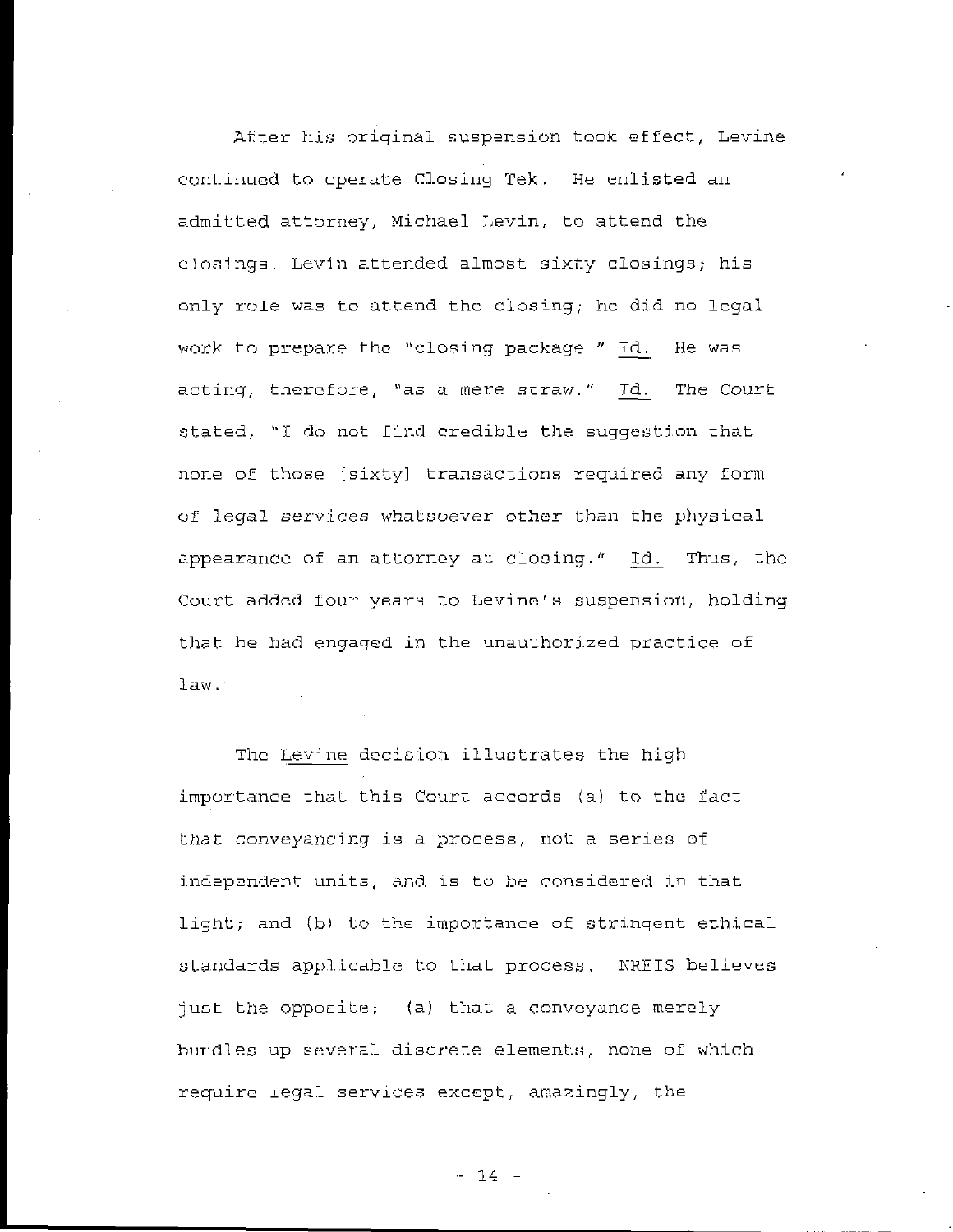notarization of papers at closing; and (b) none of its operatives need have the slightest acquaintance with any code of ethics, except, perhaps, the last-minute lawyer whose only service is to attach a seal and signature to papers proffered by strangers around a table.

The Court should not allow this charade to continue.

#### CONCLUSION

As shown above, the real estate closing services that the defendants offer amount to conduct with significant public import, performed, however, by individuals with no known training and education designed to make them knowledgeable about Massachusetts law governing real estate, and not subject to the exceptionally high ethical code which Massachusetts requires of those who offer such services.

NREIS argues that what it does is not the practice of law. That is pure sophistry. First, NREIS contends that the acquisition and disposition of

 $-15$   $-$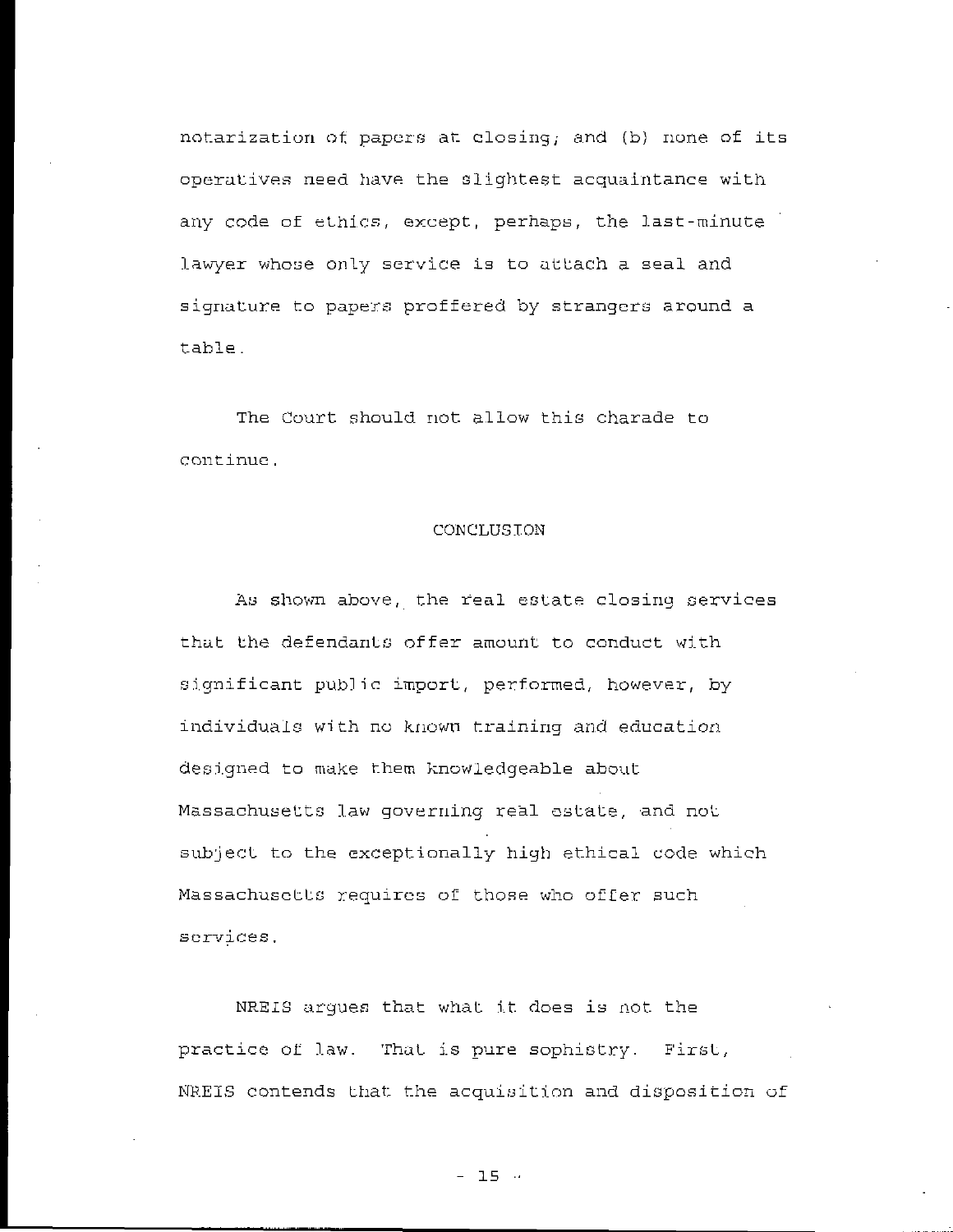interests in land is not a process, but a concatenation of separable events none of which require the exercise of legal judgment. Second, it wrenches quotations from some judicial decisions in support of the fallacious contention that, because some stages in the process of closing may be performed by non-lawyers, such as the collection of recorded data, then none of the stages are the practice of law. Third, conceding that some semblance of a lawyer's imprint should be on the proceedings, NREIS hires a lawyer to notarize documents at closings. In short, the defendants acknowledge the need for legal cover and find it in the use of the closing lawyer as figleaf. Justice Sosman, in Levine, supra, put paid to that contention. A lawyer who is brought in as "a mere straw" is no lawyer at all.

NREIS's argument assumes that the transfer of land is no more legally risky than the purchase of a newspaper. It disdains the centuries-long public policy that those who assist parties in the transfer of rights in land be subject to rigorous public requlation.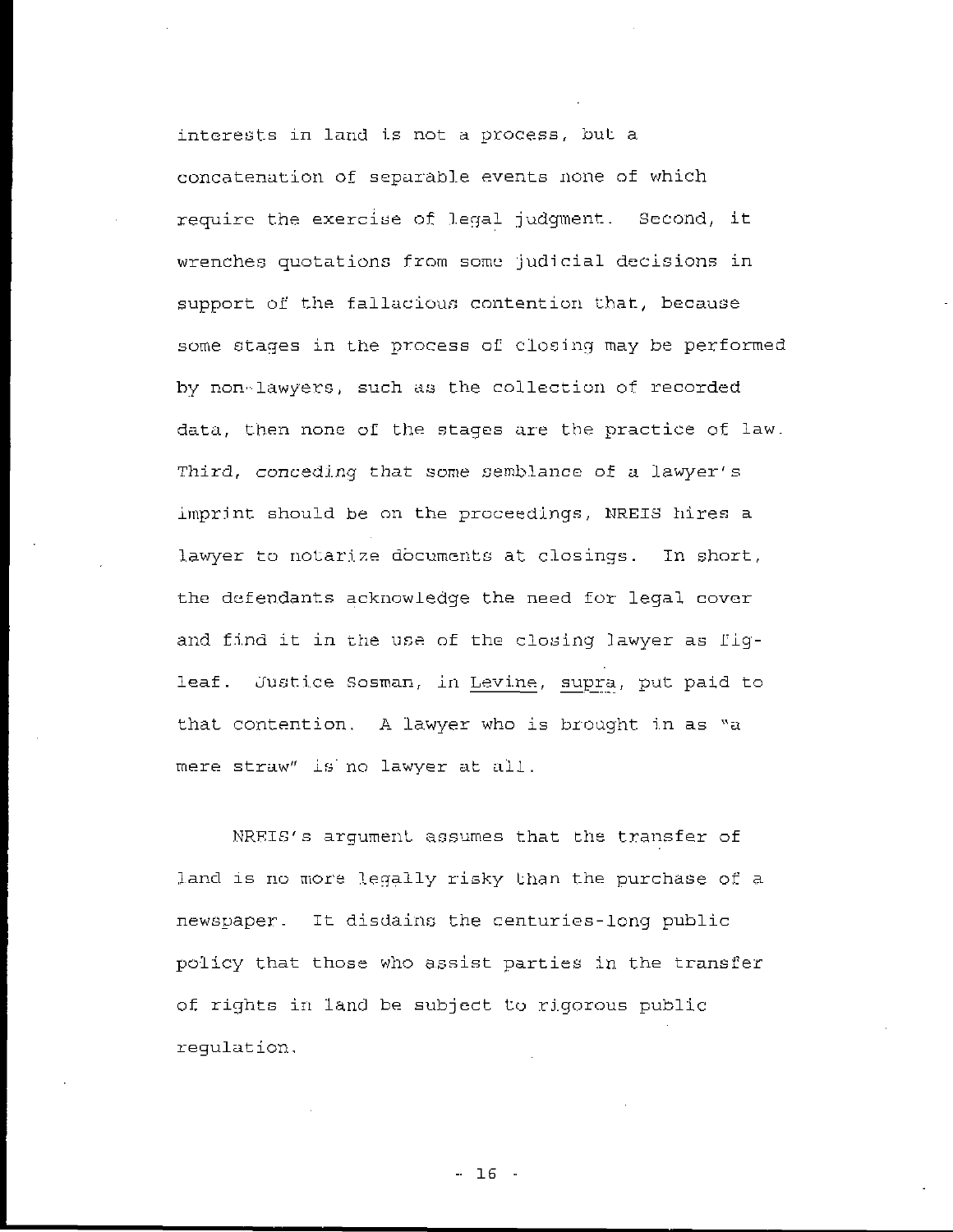Justice Sosman's rationale in Levine, supra, irrefutably bars NREIS's business practices as the unauthorized practice of law. Admittedly, NREIS agents can perform purely administrative tasks involved in the ultimate transfer of legal rights in property, such as those tasks law firms often delegate to legal secretaries or paralegals. But never, not even in the simplest of conveyances, does the transaction end without the need for "various legal opinions and advice that ultimately allow the transaction to go forward," and secure the interests of the individual and the public. Levine, supra. The public policy of the Commonwealth demands no less.

The Massachusetts Bar Association, which seeks to vindicate the long-standing public policy governing conveyancing as the practice of law, requests that the Court (1) declare that NREIS is engaged in the unauthorized practice of law in violation of G. L. c. 221,  $\frac{1}{2}$  46 et seq.; and (2) respond to the two questions certified by the First Circuit with an unequivocal "Yes."

 $-17 -$